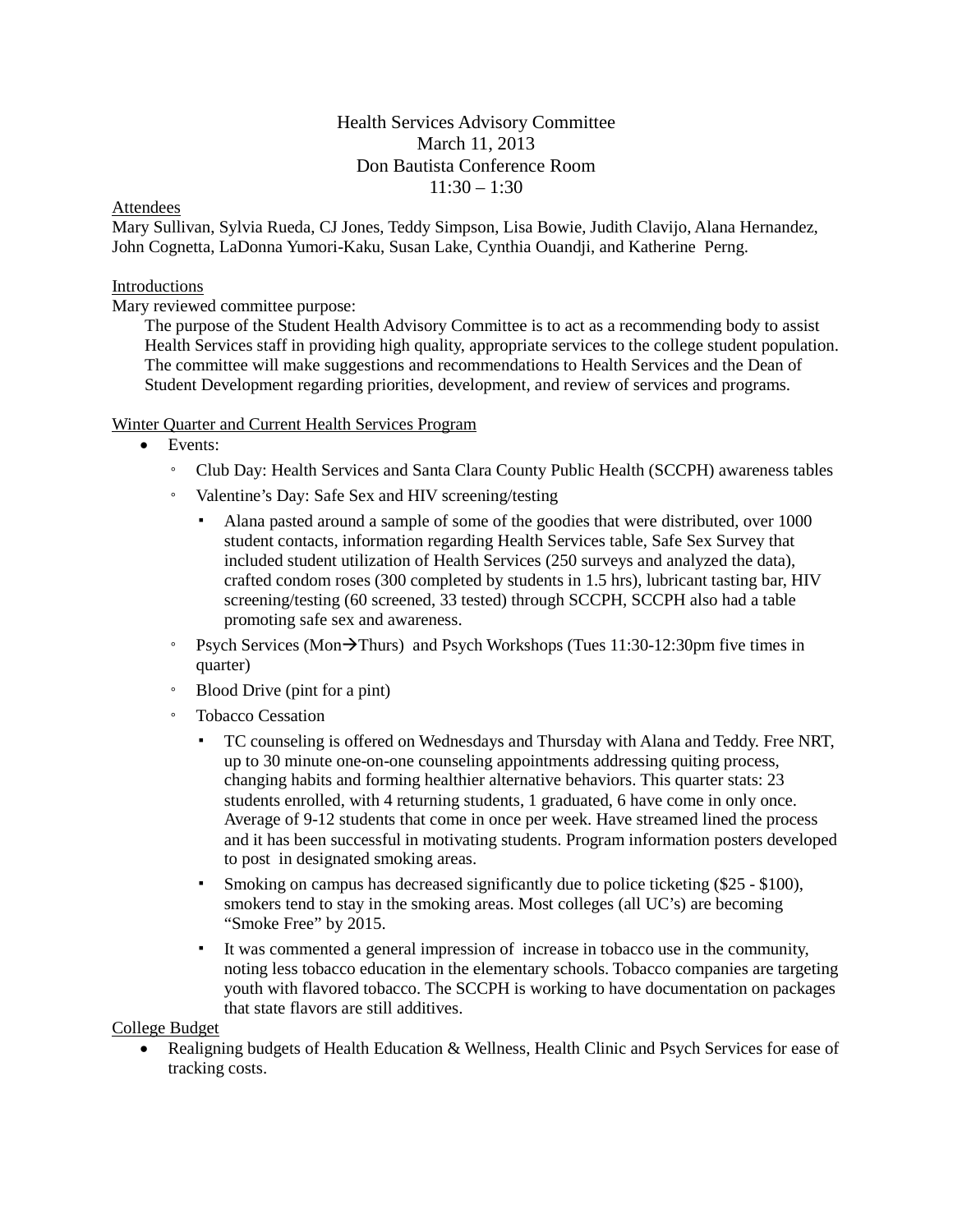- Health Clinic: Dr. Bowie mentioned that we want Health Services to be accredited and licensed. Changes have been implemented this quarter concerning compliance such as posted evacuation plans, lighted evacuation signs, information on walls, material safety data sheets (all chemicals in clinic are listed in a central location).
- Psych Services: next area of expansion. Director of Psych Services position has been submitted to Senior staff in hopes that we will be able to fill the position by Fall 2013.

## Spring Quarter:

- Club Day with activities
- Blood Drive
- Stress Town on May  $16<sup>th</sup> 11-2pm$ : an event with education on the physiological symptoms due to stress, includes activities to reduce/cope with stress in healthier ways.
- Psych Services Workshops (5 per quarter)

Health Education & Wellness

- Preparing to present Stress Town-working on helping students develop healthy coping strategies at the Sunken Gardens on May 16th from 11-2pm.
	- Students will get a passport at entrance and will be given a scenario and asked to respond in one of four ways.
	- Will have Dr.Siew Kuek do Depression/Anxiety testing; offer areas to practice relaxation breathing technique, massage students for chair massage, furry friends (corner with small animals); resource listing for students to address areas of support to deal w stress (tutoring, campus food closet…) where students can go for help on campus and in community; open to staff and faculty and have a healthy snack at end.
	- Mary has asked for DASB support.
	- Will be held on same day as student Carnival day: LaDonna suggested having something guiding students to the Sunken Gardens such as balloons or tables.

### Current Staffing

- Mary reviewed current coverage for clinic and health education.
- Mary attended a two conferences: NASPA Drug and Alcohol and Mental Health, and annual Health Services Association of California Community Colleges conference with other college health services directors and discussing current issues colleges are facing and information from the Chancellor's office. One program is Kognito, which helps in developing social coping skills, and will be available for students/staff and has LGBT/Veteran components.

### Program Suggestions/Recommendations

The committee: was asked: What are the needs and concerns for student in and out of De Anza?:

- *Nutritional Status of Students:*
	- Judith is concerned about the students' nutrition due to lack of budgetary resources. Some students report meals may consist of cereal, rice and beans on a daily basis. Judith says that it would be good if students can be given nutritional food (specifically fruits and vegetables) on campus through campus Food Cupboard -- restrictions from county Health Department discussed and meal programs mentioned. Judith's concern is accessibility and resources. CJ dittos Judith's concern, CJ would be willing to help if anything is created on campus.
		- Suggestions included:
			- Having students learn to eat healthier and on the go, due to busy schedule, show how to create and in an interactive method via Health Services outreach.
			- Inform students of community resources, food banks and other
		- Mary is working with Stanford on body image and how it can be brought in to DAC, includes a nutritionist.